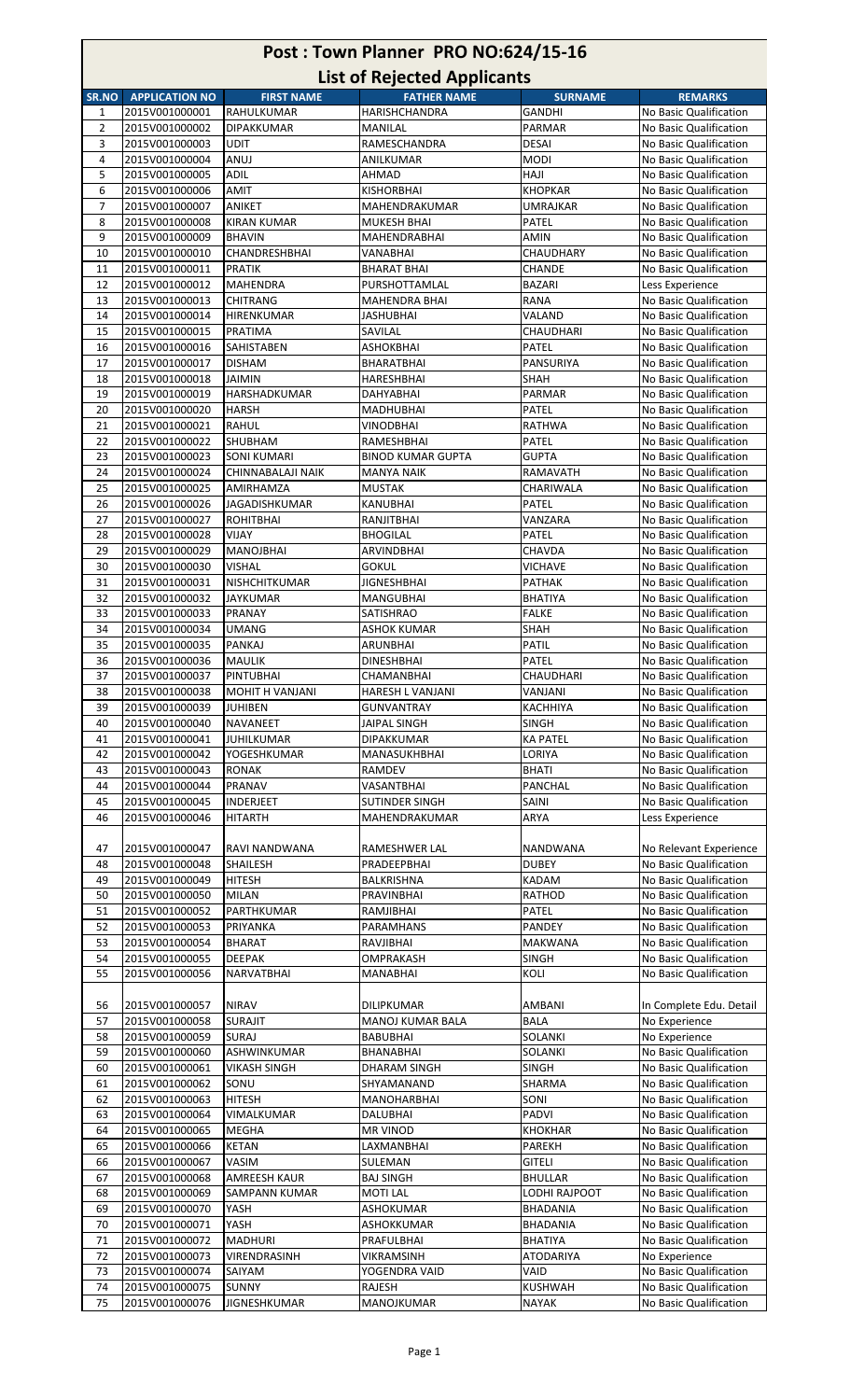| Post: Town Planner PRO NO:624/15-16<br><b>List of Rejected Applicants</b>                                     |                                  |                                     |                                      |                                   |                                                  |  |
|---------------------------------------------------------------------------------------------------------------|----------------------------------|-------------------------------------|--------------------------------------|-----------------------------------|--------------------------------------------------|--|
| <b>FATHER NAME</b><br><b>APPLICATION NO</b><br><b>FIRST NAME</b><br><b>SURNAME</b><br><b>REMARKS</b><br>SR.NO |                                  |                                     |                                      |                                   |                                                  |  |
| 76                                                                                                            | 2015V001000077                   | <b>MEHULBHAI</b>                    | HIRABHAI                             | <b>MACHHI</b>                     | No Basic Qualification                           |  |
| 77                                                                                                            | 2015V001000078                   | RAJENDRASINH                        | FATEHSINH                            | MAKWANA                           | No Basic Qualification                           |  |
| 78                                                                                                            | 2015V001000079                   | <b>AURANGZEB KHAN</b>               | <b>ASFAQUE KHAN</b>                  | <b>KHAN</b>                       | No Basic Qualification                           |  |
| 79                                                                                                            | 2015V001000080                   | HARESHPRASAD                        | <b>BALRAM</b>                        | <b>MISHRA</b>                     | No Basic Qualification                           |  |
| 80                                                                                                            | 2015V001000081                   | <b>NAVIN</b>                        | <b>BHAGWAN LAL</b>                   | SOLANKI                           | No Basic Qualification                           |  |
| 81<br>82                                                                                                      | 2015V001000082<br>2015V001000083 | PRASHANT<br><b>KHUSHALI</b>         | <b>DILIP</b><br><b>TARUNBHAI</b>     | <b>WAKCHAURE</b><br><b>RATHOD</b> | No Basic Qualification<br>No Basic Qualification |  |
| 83                                                                                                            | 2015V001000084                   | <b>ARPIT</b>                        | RAMESHBHAI                           | <b>JETHWA</b>                     | No Basic Qualification                           |  |
| 84                                                                                                            | 2015V001000085                   | SHAHEENBANU                         | NAZIRHUSAIN                          | SHAIKH                            | No Basic Qualification                           |  |
| 85                                                                                                            | 2015V001000086                   | NEMICHAND                           | BABULAL                              | MEWARA                            | No Basic Qualification                           |  |
| 86                                                                                                            | 2015V001000087                   | <b>VIJAYAKUMAR R</b>                | RAJEDRAN A                           | VIJI                              | No Basic Qualification                           |  |
| 87                                                                                                            | 2015V001000088                   | <b>KEDAR</b>                        | SURESHKUMAR                          | <b>RATHOD</b>                     | No Basic Qualification                           |  |
|                                                                                                               |                                  |                                     |                                      |                                   |                                                  |  |
| 88<br>89                                                                                                      | 2015V001000089<br>2015V001000090 | <b>SHILPI</b><br>VAIBHAV            | <b>BHASKAR</b><br>ASHOKBHAI          | AGGARWAL<br><b>TRIVEDI</b>        | No Relevant Experience<br>No Basic Qualification |  |
| 90                                                                                                            | 2015V001000091                   | <b>JITESH</b>                       | <b>CHHOTUBHAI</b>                    | <b>PATEL</b>                      | No Basic Qualification                           |  |
| 91                                                                                                            | 2015V001000092                   | <b>NISHANT KUMAR</b>                | PRAFUL KUMAR                         | <b>DOSHI</b>                      | No Basic Qualification                           |  |
| 92                                                                                                            | 2015V001000093                   | <b>AVINASH</b>                      | PRAVINBHAI                           | KATARA                            | No Basic Qualification                           |  |
| 93                                                                                                            | 2015V001000094                   | <b>HARSHITKUMAR</b>                 | HIMANSHU BHAI                        | RANA                              | No Experience                                    |  |
| 94                                                                                                            | 2015V001000095                   | DAXESHKUMAR                         | OCHHAVBHAI                           | RATHAVA                           | No Basic Qualification                           |  |
| 95                                                                                                            | 2015V001000096                   | <b>GAURAV</b>                       | <b>DILIP</b>                         | CHAUDHARI                         | No Basic Qualification                           |  |
| 96                                                                                                            | 2015V001000097                   | <b>SUBZAR BASHIR</b>                | <b>BASHIR AHMAD BHAT</b>             | <b>BHAT</b>                       | No Basic Qualification                           |  |
| 97<br>98                                                                                                      | 2015V001000098<br>2015V001000099 | <b>RAMESH</b><br><b>HIRAL</b>       | <b>GOVINDBHAI</b><br>ASHOK           | MALI<br><b>KADAM</b>              | No Basic Qualification<br>No Basic Qualification |  |
| 99                                                                                                            | 2015V001000100                   | <b>ZENITA</b>                       | KIRITKUMAR                           | <b>DHAMECHA</b>                   | No Basic Qualification                           |  |
| 100                                                                                                           | 2015V001000101                   | <b>UTSAVKUMAR</b>                   | PRASHANTKUMAR                        | <b>BHATT</b>                      | No Basic Qualification                           |  |
| 101                                                                                                           | 2015V001000102                   | VALARMATHI P                        | PALANI K                             | PALANI                            | No Basic Qualification                           |  |
| 102                                                                                                           | 2015V001000103                   | VIRENDRAKUMAR                       | SUKHRAJ                              | PAL                               | No Basic Qualification                           |  |
| 103                                                                                                           | 2015V001000104                   | VIRENDRAKUMAR                       | SUKHRAJ                              | PAL                               | No Basic Qualification                           |  |
| 104                                                                                                           | 2015V001000105                   | <b>NIRMAL</b>                       | <b>MALKHAN SINGH</b>                 | <b>SINGH</b>                      | No Basic Qualification                           |  |
| 105                                                                                                           | 2015V001000106<br>2015V001000107 | DIVYESHKUMAR<br><b>AVANI</b>        | BHAGWANBHAI                          | PATEL                             | No Basic Qualification                           |  |
| 106<br>107                                                                                                    | 2015V001000108                   | DAYASHANKAR                         | <b>MUKESHBHAI</b><br><b>SIYARAM</b>  | PANDYA<br>DAYASHANKAR             | No Basic Qualification<br>No Basic Qualification |  |
| 108                                                                                                           | 2015V001000109                   | MAHESHKUMAR                         | <b>FATESINH</b>                      | <b>CHAUHAN</b>                    | No Basic Qualification                           |  |
| 109                                                                                                           | 2015V001000110                   | PARESHKUMAR                         | NATWARLAL                            | PATNI                             | No Basic Qualification                           |  |
| 110                                                                                                           | 2015V001000111                   | <b>ANUJ THAKUR</b>                  | LATE BALKISHAN                       | ANUJ THAKUR                       | No Basic Qualification                           |  |
| 111                                                                                                           | 2015V001000112                   | <b>NEHABEN</b>                      | MAHENDRABHAI                         | RAJPAL                            | No Basic Qualification                           |  |
| 112                                                                                                           | 2015V001000113                   | <b>ASHRAY</b>                       | LALITBHAI                            | BAKRANIYA                         | No Basic Qualification                           |  |
| 113                                                                                                           | 2015V001000114                   | <b>SUBHAM</b>                       | BHAGWATDAYAL                         | SHARMA                            | No Basic Qualification                           |  |
| 114<br>115                                                                                                    | 2015V001000115<br>2015V001000116 | <b>NIKUNJ</b><br>YOGESHKUMAR        | RAMJIBHAI<br>VALABHAI                | <b>RATHOD</b><br><b>HATHILA</b>   | No Basic Qualification<br>No Basic Qualification |  |
| 116                                                                                                           | 2015V001000117                   | SARFRAJ                             | JALAL ANSARI                         | AHMAD                             | No Basic Qualification                           |  |
| 117                                                                                                           | 2015V001000118                   | RACHIT SHARMA                       | RAJENDAR SHARMA                      | SHARMA                            | No Basic Qualification                           |  |
| 118                                                                                                           | 2015V001000119                   | PURVA                               | ANIL KUMAR SAXENA                    | SAXENA                            | No Experience                                    |  |
| 119                                                                                                           | 2015V001000120                   | <b>DIXIT</b>                        | CHANDRAKANT                          | PRAJAPATI                         | No Basic Qualification                           |  |
| 120                                                                                                           | 2015V001000121                   | <b>RAHUL</b>                        | RAM MEHAR SINGH                      | <b>JANGRA</b>                     | No Basic Qualification                           |  |
| 121                                                                                                           | 2015V001000122                   | x                                   | Z                                    | Υ                                 | No Basic Qualification                           |  |
| 122<br>123                                                                                                    | 2015V001000123<br>2015V001000124 | <b>KRISHAN GOPAL</b><br>SAMPATH     | <b>MADAN MOHAN</b><br>SATYANANANDHAM | <b>MAHAWAR</b><br>SIRIVELLA       | No Basic Qualification<br>No Basic Qualification |  |
| 124                                                                                                           | 2015V001000125                   | <b>MOHITKUMAR</b>                   | HASMUKHBHAI                          | LAKUM                             | No Basic Qualification                           |  |
| 125                                                                                                           | 2015V001000126                   | <b>BHAUDIPKUMAR</b>                 | NAVALSINH                            | PASAYA                            | No Basic Qualification                           |  |
| 126                                                                                                           | 2015V001000127                   | <b>MONIKA</b>                       | SHISHRAM BAMIL                       | BAMIL                             | No Basic Qualification                           |  |
| 127                                                                                                           | 2015V001000128                   | SARAVANA RAJA                       | POOL PANDIAN                         | <b>THEVAR</b>                     | No Basic Qualification                           |  |
| 128                                                                                                           | 2015V001000129                   | <b>TRILOK</b>                       | <b>KUNDLIK</b>                       | <b>KUBDE</b>                      | No Experience                                    |  |
| 129                                                                                                           | 2015V001000130                   | <b>ATUL</b>                         | MANEKLAL                             | PANCHAL                           | No Basic Qualification                           |  |
| 130<br>131                                                                                                    | 2015V001000131<br>2015V001000132 | <b>MITESH</b><br><b>ANAND KUMAR</b> | RAJU<br><b>ASHOK KUMAR GUPTA</b>     | SANKHLA<br><b>GUPTA</b>           | No Basic Qualification<br>No Basic Qualification |  |
| 132                                                                                                           | 2015V001000133                   | <b>VISHAL</b>                       | PRAKASHBHAI                          | SONI                              | No Basic Qualification                           |  |
| 133                                                                                                           | 2015V001000134                   | RAJEN                               | JERAMBHAI                            | PATEL                             | No Basic Qualification                           |  |
| 134                                                                                                           | 2015V001000135                   | SANJAYKUMAR                         | PRAVINBHAI                           | GOHIL                             | No Basic Qualification                           |  |
| 135                                                                                                           | 2015V001000136                   | <b>SHIRISH</b>                      | RAM CHARIT PANDEY                    | PANDEY                            | No Experience                                    |  |
| 136                                                                                                           | 2015V001000137                   | <b>CHETAN</b>                       | MANILAL                              | ROHIT                             | No Experience                                    |  |
| 137                                                                                                           | 2015V001000138                   | ABBAS                               | MANNANBHAI                           | NALAWALA                          | No Basic Qualification                           |  |
| 138<br>139                                                                                                    | 2015V001000139<br>2015V001000140 | <b>HIREN</b><br>BHAVESHKUMAR        | <b>DINESHCHANDRA</b><br>BABUBHAI     | <b>TALATI</b><br>KANZARIYA        | No Basic Qualification<br>No Basic Qualification |  |
| 140                                                                                                           | 2015V001000141                   | AMOL                                | <b>BHAURAO</b>                       | <b>TAGDE</b>                      | No Basic Qualification                           |  |
| 141                                                                                                           | 2015V001000142                   | KALPESH                             | PRAVINBHAI                           | RANPARA                           | No Basic Qualification                           |  |
| 142                                                                                                           | 2015V001000143                   | <b>SWETA PRADHAN</b>                | <b>SUVAS PRADHAN</b>                 | PRADHAN                           | No Basic Qualification                           |  |
| 143                                                                                                           | 2015V001000144                   | <b>MOHIT KUMAR</b>                  | HASMUKHBHAI                          | LAKUM                             | No Basic Qualification                           |  |
| 144                                                                                                           | 2015V001000145                   | SUNILKUMAR                          | PRAHLADBHAI                          | AGRAWAL                           | No Basic Qualification                           |  |
| 145                                                                                                           | 2015V001000146                   | <b>BALAJI KAMAL RAJ</b>             | ANGAMUTHU                            | ANGAMUTHU                         | No Basic Qualification                           |  |
| 146                                                                                                           | 2015V001000147                   | PINESHKUMAR                         | MULJIBHAI                            | <b>GAMIT</b>                      | No Basic Qualification                           |  |
| 147<br>148                                                                                                    | 2015V001000148<br>2015V001000149 | <b>MAYURI WALA</b><br>NATARAJAKUMAR | <b>MAHESHBHAI</b><br>CHANDRASEKARAN  | <b>WALA</b><br>NATARAJAKUMAR      | No Basic Qualification<br>No Basic Qualification |  |
| 149                                                                                                           | 2015V001000150                   | <b>VINODKUMAR</b>                   | NANCHANDBHAI                         | <b>GOHEL</b>                      | No Basic Qualification                           |  |
| 150                                                                                                           | 2015V001000151                   | <b>VINODKUMAR</b>                   | NANCHANDBHAI                         | <b>GOHEL</b>                      | No Basic Qualification                           |  |
| 151                                                                                                           | 2015V001000152                   | RAJANIKANT                          | <b>VINUBHAI</b>                      | VAGHELA                           | No Basic Qualification                           |  |

 $\overline{1}$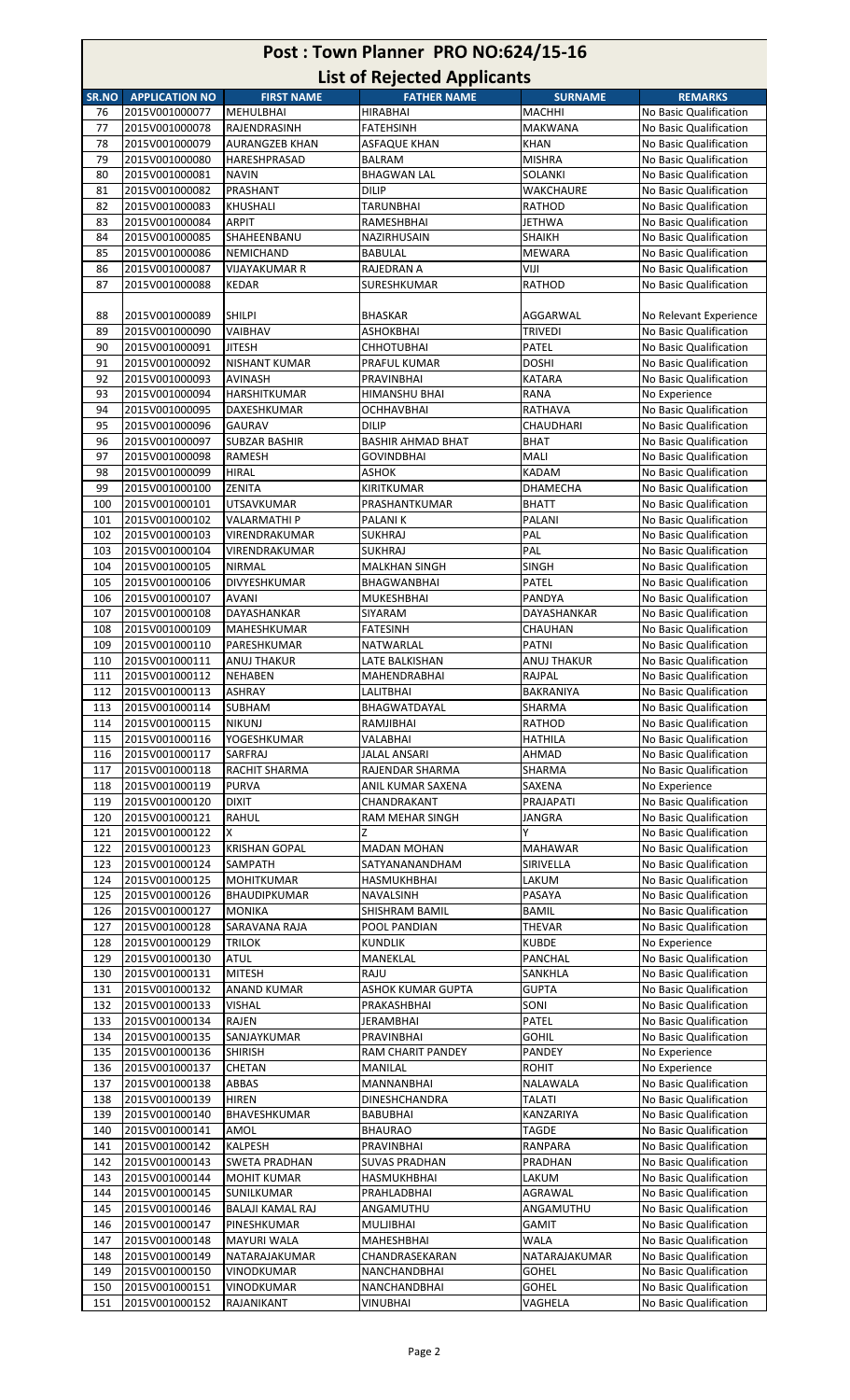| Post: Town Planner PRO NO:624/15-16                                                                                                                 |                                  |                                     |                                         |                             |                                                  |  |
|-----------------------------------------------------------------------------------------------------------------------------------------------------|----------------------------------|-------------------------------------|-----------------------------------------|-----------------------------|--------------------------------------------------|--|
| <b>List of Rejected Applicants</b><br><b>APPLICATION NO</b><br><b>FIRST NAME</b><br><b>FATHER NAME</b><br><b>SURNAME</b><br><b>REMARKS</b><br>SR.NO |                                  |                                     |                                         |                             |                                                  |  |
| 152                                                                                                                                                 | 2015V001000153                   | <b>AASHILI</b>                      | ALKESHKUMAR                             | <b>SHETH</b>                | No Basic Qualification                           |  |
| 153                                                                                                                                                 | 2015V001000154                   | KAUSHIKKUMAR                        | SEVANTILAL                              | <b>MODI</b>                 | No Experience                                    |  |
| 154                                                                                                                                                 | 2015V001000155                   | MIRALBEN                            | <b>KARMANBHAI</b>                       | <b>GARCHAR</b>              | No Basic Qualification                           |  |
| 155                                                                                                                                                 | 2015V001000156                   | <b>RONAK</b>                        | <b>HITESHBHAI</b>                       | <b>KOTHARI</b>              | No Basic Qualification                           |  |
| 156                                                                                                                                                 | 2015V001000157                   | <b>PURVISH</b>                      | <b>BIPINCHANDRA</b>                     | PANCHAL                     | No Experience                                    |  |
| 157                                                                                                                                                 | 2015V001000158                   | <b>SUNNY</b>                        | <b>DINESHCHANDRA</b>                    | CHAUHAN                     | No Basic Qualification                           |  |
| 158<br>159                                                                                                                                          | 2015V001000159<br>2015V001000160 | <b>JIGNESHKUMAR</b><br><b>UMESH</b> | <b>VISHNUBHAI</b><br><b>KEDAR RAM</b>   | PATEL<br><b>RAM</b>         | No Experience<br>No Basic Qualification          |  |
| 160                                                                                                                                                 | 2015V001000161                   | PALANI SELVAM M                     | MURUGESAN V                             | <b>PALANI</b>               | No Basic Qualification                           |  |
| 161                                                                                                                                                 | 2015V001000162                   | VISWANATHA                          | ADITYA                                  | MALLADHI                    | No Basic Qualification                           |  |
| 162                                                                                                                                                 | 2015V001000163                   | SHOUKATHPASHA                       | ASRAFALI                                | MOHAMMAD                    | No Basic Qualification                           |  |
| 163                                                                                                                                                 | 2015V001000164                   | MINJAL                              | KIRPALSINH                              | RAJ                         | No Basic Qualification                           |  |
| 164                                                                                                                                                 | 2015V001000165                   | <b>HARSH</b>                        | KANTILAL                                | <b>PARMAR</b>               | No Experience                                    |  |
| 165                                                                                                                                                 | 2015V001000166                   | <b>ADITI</b>                        | CHANDRAKANT                             | <b>PAREKH</b>               | No Basic Qualification                           |  |
| 166                                                                                                                                                 | 2015V001000167                   | AMAN YADAV                          | RAMESH CHANDRA YADAV                    | AMAN                        | No Basic Qualification                           |  |
| 167                                                                                                                                                 | 2015V001000168                   | <b>SURAJ</b>                        | <b>RANJITBHAI</b>                       | PRAJAPATI                   | No Basic Qualification                           |  |
| 168<br>169                                                                                                                                          | 2015V001000169<br>2015V001000170 | PRATYUSH<br><b>MAHAMADALTAF</b>     | RAJIV RANJAN<br>AIYUBBHAI               | RANJAN<br>KALAIWALA         | No Basic Qualification<br>No Basic Qualification |  |
| 170                                                                                                                                                 | 2015V001000171                   | MUKESH KUMAR SINHA                  | <b>GOPI LAL SAHAY</b>                   | <b>SINHA</b>                | No Basic Qualification                           |  |
| 171                                                                                                                                                 | 2015V001000172                   | DHARMENDRASINH                      | RAMANBHAI                               | <b>SINDHA</b>               | No Basic Qualification                           |  |
| 172                                                                                                                                                 | 2015V001000173                   | <b>JASHVANTKUMAR</b>                | MAGANLAL                                | <b>CHAUHAN</b>              | No Basic Qualification                           |  |
| 173                                                                                                                                                 | 2015V001000174                   | SAURABH KUMAR                       | SOHAN SINGH                             | <b>RANA</b>                 | No Basic Qualification                           |  |
| 174                                                                                                                                                 | 2015V001000175                   | <b>JIGAR</b>                        | <b>SURESHBHAI</b>                       | <b>RATHOD</b>               | No Basic Qualification                           |  |
| 175                                                                                                                                                 | 2015V001000176                   | ANAMIKA                             | DHARMENDRA                              | SHARMA                      | No Basic Qualification                           |  |
| 176                                                                                                                                                 | 2015V001000177                   | <b>RUCHITABEN</b>                   | ASHWINBHAI                              | SOLANKI                     | No Basic Qualification                           |  |
| 177                                                                                                                                                 | 2015V001000178                   | SIKANDAR                            | KASHIRAM                                | CHAUHAN                     | No Basic Qualification                           |  |
| 178<br>179                                                                                                                                          | 2015V001000179<br>2015V001000180 | <b>KRUNAL</b><br>DATTABAVANI        | ASHVINKUMAR                             | VAGHELA<br>PATEL            | No Basic Qualification<br>No Basic Qualification |  |
| 180                                                                                                                                                 | 2015V001000181                   | <b>SUMITPURI</b>                    | <b>BABUBHAI</b><br><b>GHANSHYAMPURI</b> | <b>GOSWAMI</b>              | No Basic Qualification                           |  |
| 181                                                                                                                                                 | 2015V001000182                   | NARENDRAKUMAR                       | <b>KHIMABHAI</b>                        | PRAJAPATI                   | No Basic Qualification                           |  |
| 182                                                                                                                                                 | 2015V001000183                   | RAVIKUMAR                           | ARVINDBHAI                              | PATEL                       | No Basic Qualification                           |  |
| 183                                                                                                                                                 | 2015V001000184                   | <b>NEELU</b>                        | <b>RAM PRASAD</b>                       | <b>RAO</b>                  | No Basic Qualification                           |  |
| 184                                                                                                                                                 | 2015V001000185                   | RIYAZULKHAN                         | <b>KASAMKHAN</b>                        | <b>PATHAN</b>               | No Basic Qualification                           |  |
| 185                                                                                                                                                 | 2015V001000186                   | DHAVAL                              | NARENDDRABHAI                           | <b>TRIVEDI</b>              | No Basic Qualification                           |  |
| 186                                                                                                                                                 | 2015V001000187                   | <b>ASHISH</b>                       | <b>DHIRUBHAI</b>                        | PARVADIYA                   | No Basic Qualification                           |  |
| 187                                                                                                                                                 | 2015V001000188                   | <b>SANJAY CHAUHAN</b>               | RAMAVADH CHAUHAN                        | CHAUHAN                     | No Basic Qualification                           |  |
| 188<br>189                                                                                                                                          | 2015V001000189<br>2015V001000190 | <b>CHETANKUMAR</b><br>MUHAMMEDQASIM | CHANDUBHAI<br>AHMED                     | panchal<br><b>BAKKAR</b>    | No Basic Qualification<br>No Basic Qualification |  |
| 190                                                                                                                                                 | 2015V001000191                   | ARVINDKUMAR                         | <b>SHREE SADANAND</b>                   | <b>GUPTA</b>                | No Basic Qualification                           |  |
| 191                                                                                                                                                 | 2015V001000192                   | <b>AMIT</b>                         | <b>NARENDRA NATH</b>                    | VARMA                       | No Experience                                    |  |
| 192                                                                                                                                                 | 2015V001000193                   | <b>BIPINKUMAR</b>                   | <b>MADHUBHAI</b>                        | VAGHASIYA                   | No Basic Qualification                           |  |
| 193                                                                                                                                                 | 2015V001000194                   | <b>KRISHN KUMAR</b>                 | PRAHLAD                                 | SHARMA                      | No Basic Qualification                           |  |
| 194                                                                                                                                                 | 2015V001000195                   | SHAILESH                            | <b>JIVABHAI</b>                         | <b>BADMALIYA</b>            | No Basic Qualification                           |  |
| 195                                                                                                                                                 | 2015V001000196                   | <b>SRUSHTI</b>                      | NARANBHAI                               | <b>GELOTAR</b>              | No Basic Qualification                           |  |
| 196                                                                                                                                                 | 2015V001000197                   | VARUNKUMAR                          | JAGDISHBHAI                             | <b>PAREKH</b>               | No Experience                                    |  |
| 197                                                                                                                                                 | 2015V001000198                   | <b>MO MUKIM</b>                     | <b>SHAMIM AHMAD</b>                     | <b>MO MUKIM</b>             | No Basic Qualification                           |  |
| 198<br>199                                                                                                                                          | 2015V001000199<br>2015V001000200 | <b>NISHA</b><br><b>DHRUPTIBEN</b>   | GANESH<br><b>MANUBHAI</b>               | YADAV<br><b>TRIVEDI</b>     | No Basic Qualification<br>No Basic Qualification |  |
| 200                                                                                                                                                 | 2015V001000201                   | <b>VINOD</b>                        | <b>MOTIBHAI</b>                         | <b>KHRISTI</b>              | No Basic Qualification                           |  |
| 201                                                                                                                                                 | 2015V001000202                   | <b>JAYESH</b>                       | <b>NAROTAMBHAI</b>                      | SONAGARA                    | No Basic Qualification                           |  |
| 202                                                                                                                                                 | 2015V001000203                   | VIDYASHANKAR YADAV                  | RAMYASH YADAV                           | YADAV                       | No Basic Qualification                           |  |
| 203                                                                                                                                                 | 2015V001000204                   | <b>ASHOK</b>                        | JAMNA LAL MEENA                         | MEENA                       | No Basic Qualification                           |  |
| 204                                                                                                                                                 | 2015V001000205                   | ASHWINKUMAR                         | RAMESHBHAI                              | PATANWADIA                  | No Basic Qualification                           |  |
| 205                                                                                                                                                 | 2015V001000206                   | PRAGNESH                            | KANTIBHAI                               | <b>PARMAR</b>               | No Basic Qualification                           |  |
| 206                                                                                                                                                 | 2015V001000207                   | <b>TRUPTI</b>                       | SUNILKUMAR                              | <b>MAKWANA</b>              | No Basic Qualification                           |  |
| 207                                                                                                                                                 | 2015V001000208                   | PARTH                               | <b>RSJUBHAI</b>                         | <b>SARKAR</b>               | No Basic Qualification                           |  |
| 208<br>209                                                                                                                                          | 2015V001000209<br>2015V001000210 | <b>NEHA</b><br><b>RATHWA</b>        | PRASHANT                                | PRADHAN<br><b>MANGUBHAI</b> | No Basic Qualification<br>No Basic Qualification |  |
| 210                                                                                                                                                 | 2015V001000211                   | ANKITKUMAR                          | KIRANBHAI<br>CHHGANBHAI                 | PRAJAPATI                   | No Basic Qualification                           |  |
| 211                                                                                                                                                 | 2015V001000212                   | <b>NEEL</b>                         | ASHVINBHAI                              | PATEL                       | No Basic Qualification                           |  |
| 212                                                                                                                                                 | 2015V001000213                   | KANTIBHAI                           | <b>HIRABHAI</b>                         | CHAUDHARI                   | No Basic Qualification                           |  |
| 213                                                                                                                                                 | 2015V001000214                   | RAVI                                | BHALCHANDRA                             | <b>NASHIKKAR</b>            | No Basic Qualification                           |  |
| 214                                                                                                                                                 | 2015V001000215                   | <b>EKAM</b>                         | VASANTBHAI                              | PATEL                       | No Basic Qualification                           |  |
| 215                                                                                                                                                 | 2015V001000216                   | EKAM                                | VASANTBHAI                              | PATEL                       | No Basic Qualification                           |  |
| 216                                                                                                                                                 | 2015V001000217                   | <b>IDRIS</b>                        | ASGARI                                  | <b>JAMBUGHODAWALA</b>       | No Basic Qualification                           |  |
| 217                                                                                                                                                 | 2015V001000218                   | <b>ANIL PATEL</b>                   | DASHRATHBHAI PATEL                      | PATEL                       | No Basic Qualification                           |  |
| 218                                                                                                                                                 | 2015V001000219                   | <b>BHARAT</b>                       | <b>MOHANLAL</b>                         | <b>RATHOD</b>               | No Basic Qualification                           |  |
| 219                                                                                                                                                 | 2015V001000220                   | <b>AVANIBEN</b>                     | MUKESHKUMAR                             | <b>TRIVEDI</b>              | No Basic Qualification                           |  |
| 220                                                                                                                                                 | 2015V001000221<br>2015V001000222 | <b>FERIN</b>                        | SHAJU                                   | SHAJU<br>SONU               | No Basic Qualification                           |  |
| 221<br>222                                                                                                                                          | 2015V001000223                   | <b>SUNIL</b><br>MEGHALKUMAR         | <b>MANGAT RAI</b><br>DILIPKUMAR         | <b>KODIYA</b>               | No Basic Qualification<br>No Experience          |  |
| 223                                                                                                                                                 | 2015V001000224                   | <b>HIREN</b>                        | ARVINDBHAI                              | <b>DOBARIYA</b>             | No Basic Qualification                           |  |
| 224                                                                                                                                                 | 2015V001000225                   | <b>RACHAN</b>                       | SANATKUMAR                              | <b>BANKER</b>               | No Basic Qualification                           |  |
| 225                                                                                                                                                 | 2015V001000226                   | <b>DIVYESH</b>                      | <b>ASHOKBHAI</b>                        | KAILA                       | No Basic Qualification                           |  |
| 226                                                                                                                                                 | 2015V001000227                   | ABHAY                               | RAMCHANDRA SUDHANSHU                    | <b>KUMAR</b>                | No Basic Qualification                           |  |
| 227                                                                                                                                                 | 2015V001000228                   | ABHAY                               | RAMCHANDRA SUDHANSHU                    | <b>KUMAR</b>                | No Basic Qualification                           |  |
| 228                                                                                                                                                 | 2015V001000229                   | KARISHMAKUMARI                      | <b>BALUBHAI</b>                         | PATEL                       | No Basic Qualification                           |  |